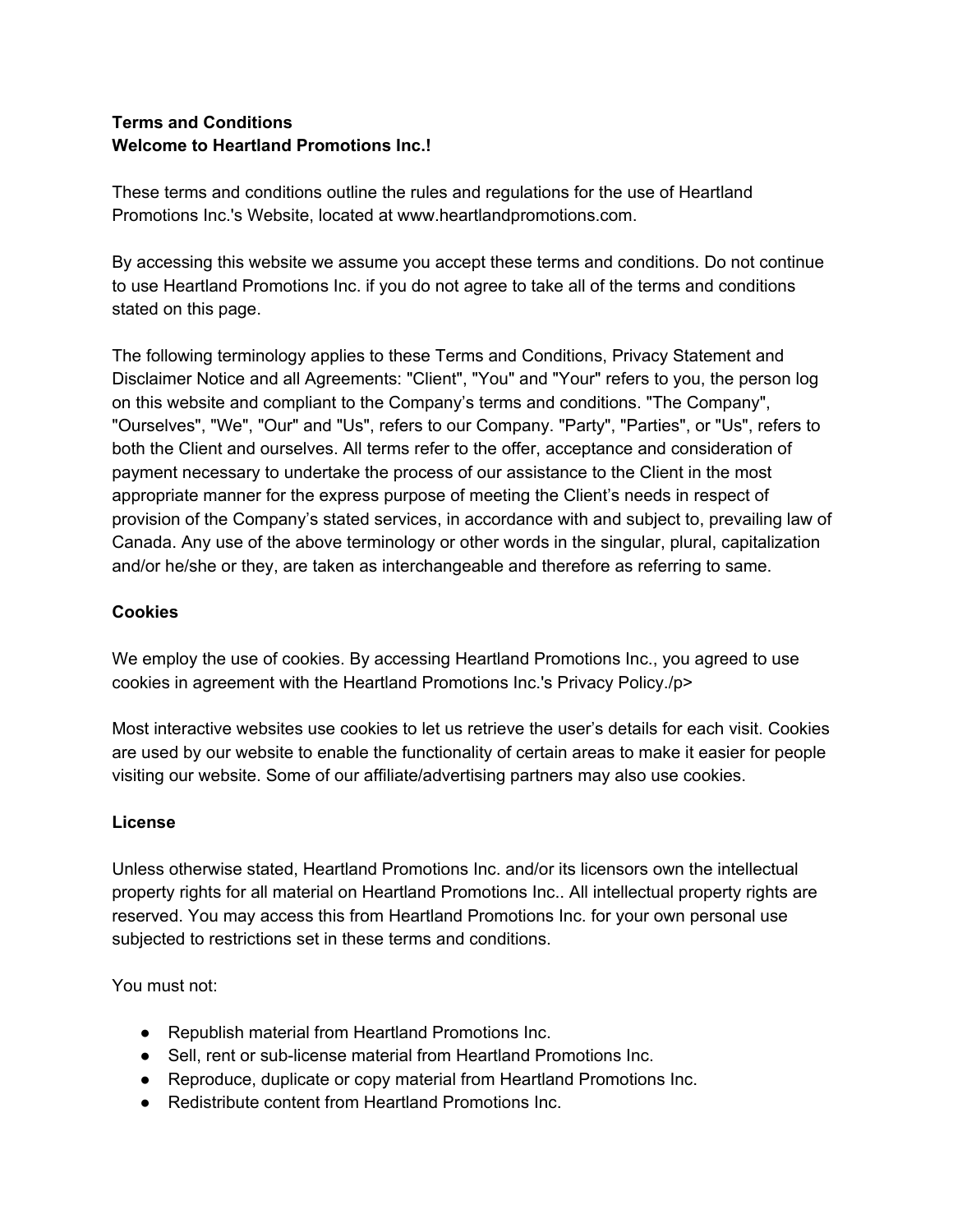This Agreement shall begin on the date hereof. July 6, 2020

Parts of this website offer an opportunity for users to post and exchange opinions and information in certain areas of the website. Heartland Promotions Inc. does not filter, edit, publish or review Comments prior to their presence on the website. Comments do not reflect the views and opinions of Heartland Promotions Inc.,its agents and/or affiliates. Comments reflect the views and opinions of the person who post their views and opinions. To the extent permitted by applicable laws, Heartland Promotions Inc. shall not be liable for the Comments or for any liability, damages or expenses caused and/or suffered as a result of any use of and/or posting of and/or appearance of the Comments on this website.

Heartland Promotions Inc. reserves the right to monitor all Comments and to remove any Comments which can be considered inappropriate, offensive or causes breach of these Terms and Conditions.

You warrant and represent that:

- You are entitled to post the Comments on our website and have all necessary licenses and consents to do so;
- The Comments do not invade any intellectual property right, including without limitation copyright, patent or trademark of any third party;
- The Comments do not contain any defamatory, libelous, offensive, indecent or otherwise unlawful material which is an invasion of privacy;
- The Comments will not be used to solicit or promote business or custom or present commercial activities or unlawful activity.

You hereby grant Heartland Promotions Inc. a non-exclusive license to use, reproduce, edit and authorize others to use, reproduce and edit any of your Comments in any and all forms, formats or media.

# **Hyperlinking to our Content**

The following organizations may link to our Website without prior written approval:

- Government agencies;</li>
- Search engines;</li>
- News organizations;</li>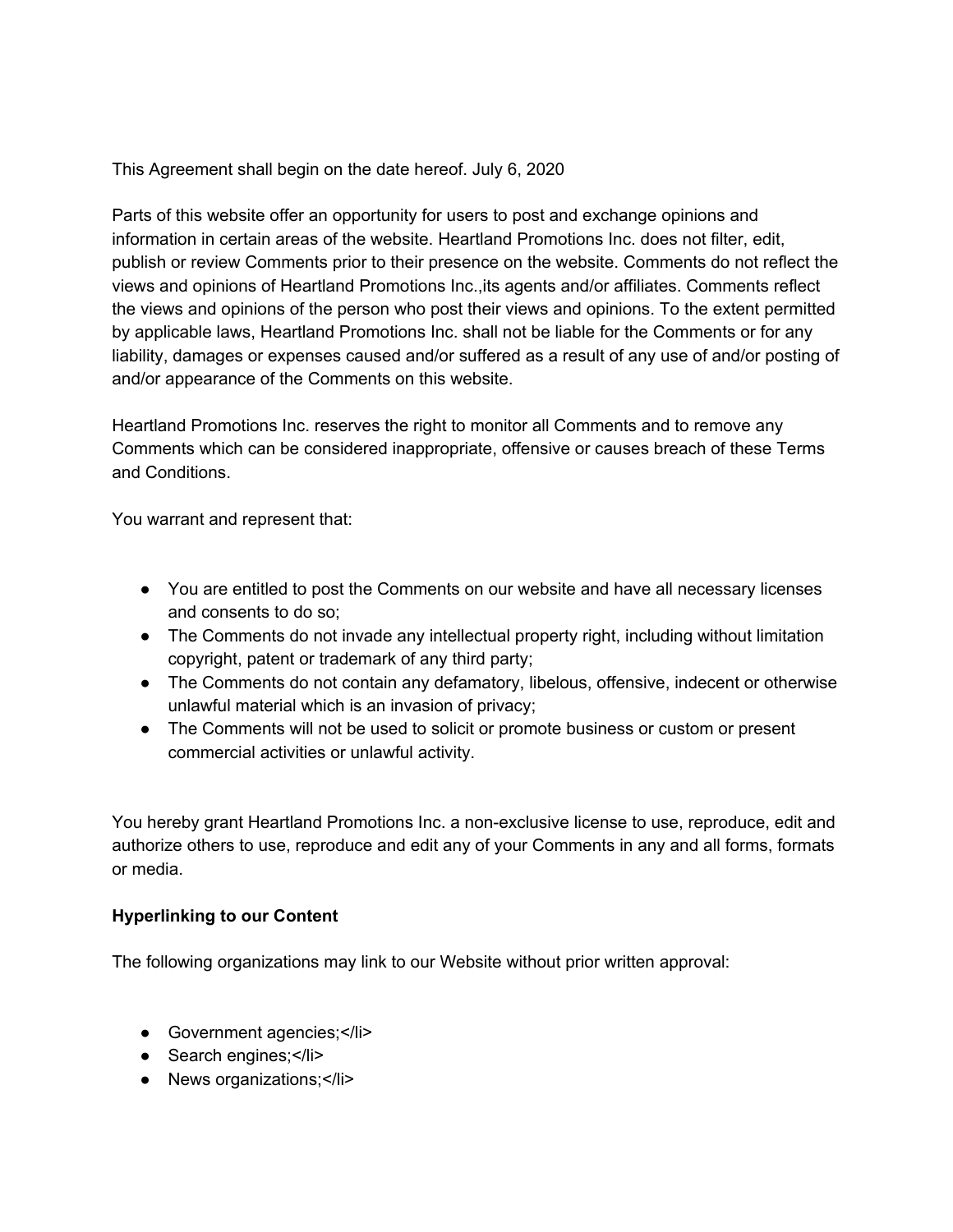- Online directory distributors may link to our Website in the same manner as they hyperlink to the Websites of other listed businesses; and
- System wide Accredited Businesses except soliciting non-profit organizations, charity shopping malls, and charity fundraising groups which may not hyperlink to our Web site.

These organizations may link to our home page, to publications or to other Website information so long as the link: (a) is not in any way deceptive; (b) does not falsely imply sponsorship, endorsement or approval of the linking party and its products and/or services; and (c) fits within the context of the linking party's site.

We may consider and approve other link requests from the following types of organizations:

- commonly-known consumer and/or business information sources;
- dot.com community sites;
- associations or other groups representing charities;
- online directory distributors;
- internet portals;
- business, trade and related professional services
- educational institutions and trade associations.

We will approve link requests from these organizations if we decide that: (a) the link would not make us look unfavorably to ourselves or to our accredited businesses; (b) the organization does not have any negative records with us; (c) the benefit to us from the visibility of the hyperlink compensates the absence of Heartland Promotions Inc.; and (d) the link is in the context of general resource information.

These organizations may link to our home page so long as the link: (a) is not in any way deceptive; (b) does not falsely imply sponsorship, endorsement or approval of the linking party and its products or services; and (c) fits within the context of the linking party's site.

If you are one of the organizations listed in paragraph 2 above and are interested in linking to our website, you must inform us by sending an e-mail to Heartland Promotions Inc.. Please include your name, your organization name, contact information as well as the URL of your site, a list of any URLs from which you intend to link to our Website, and a list of the URLs on our site to which you would like to link. Wait 2-3 weeks for a response.

Approved organizations may hyperlink to our Website as follows:

- By use of our corporate name; or
- By use of the uniform resource locator being linked to; or
- By use of any other description of our Website being linked to that makes sense within the context and format of content on the linking party's site.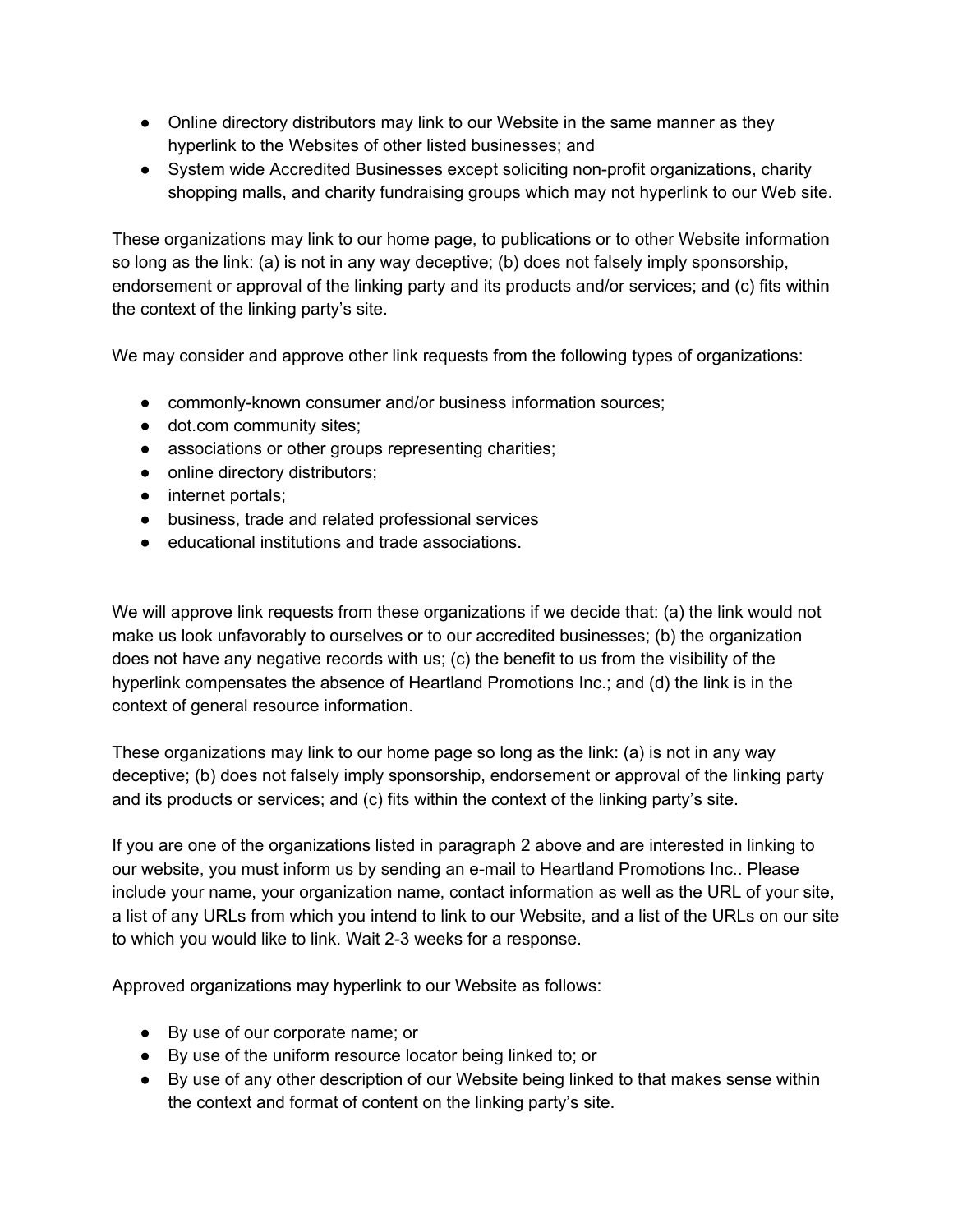No use of Heartland Promotions Inc.'s logo or other artwork will be allowed for linking absent a trademark license agreement.

#### iFrames

Without prior approval and written permission, you may not create frames around our Webpages that alter in any way the visual presentation or appearance of our Website.

### Content Liability

We shall not be held responsible for any content that appears on your Website. You agree to protect and defend us against all claims that are rising on your Website. No link(s) should appear on any Website that may be interpreted as libelous, obscene or criminal, or which infringes, otherwise violates, or advocates the infringement or other violation of, any third party rights.

### Reservation of Rights

We reserve the right to request that you remove all links or any particular link to our Website. You approve to immediately remove all links to our Website upon request. We also reserve the right to amend these terms and conditions and it's linking policy at any time. By continuously linking to our Website, you agree to be bound to and follow these linking terms and conditions.

#### Removal of links from our website

If you find any link on our Website that is offensive for any reason, you are free to contact and inform us any moment. We will consider requests to remove links but we are not obligated to or so or to respond to you directly.

We do not ensure that the information on this website is correct, we do not warrant its completeness or accuracy; nor do we promise to ensure that the website remains available or that the material on the website is kept up to date.

# **Disclaimer**

To the maximum extent permitted by applicable law, we exclude all representations, warranties and conditions relating to our website and the use of this website. Nothing in this disclaimer will:

- limit or exclude our or your liability for death or personal injury;
- limit or exclude our or your liability for fraud or fraudulent misrepresentation;
- limit any of our or your liabilities in any way that is not permitted under applicable law; or